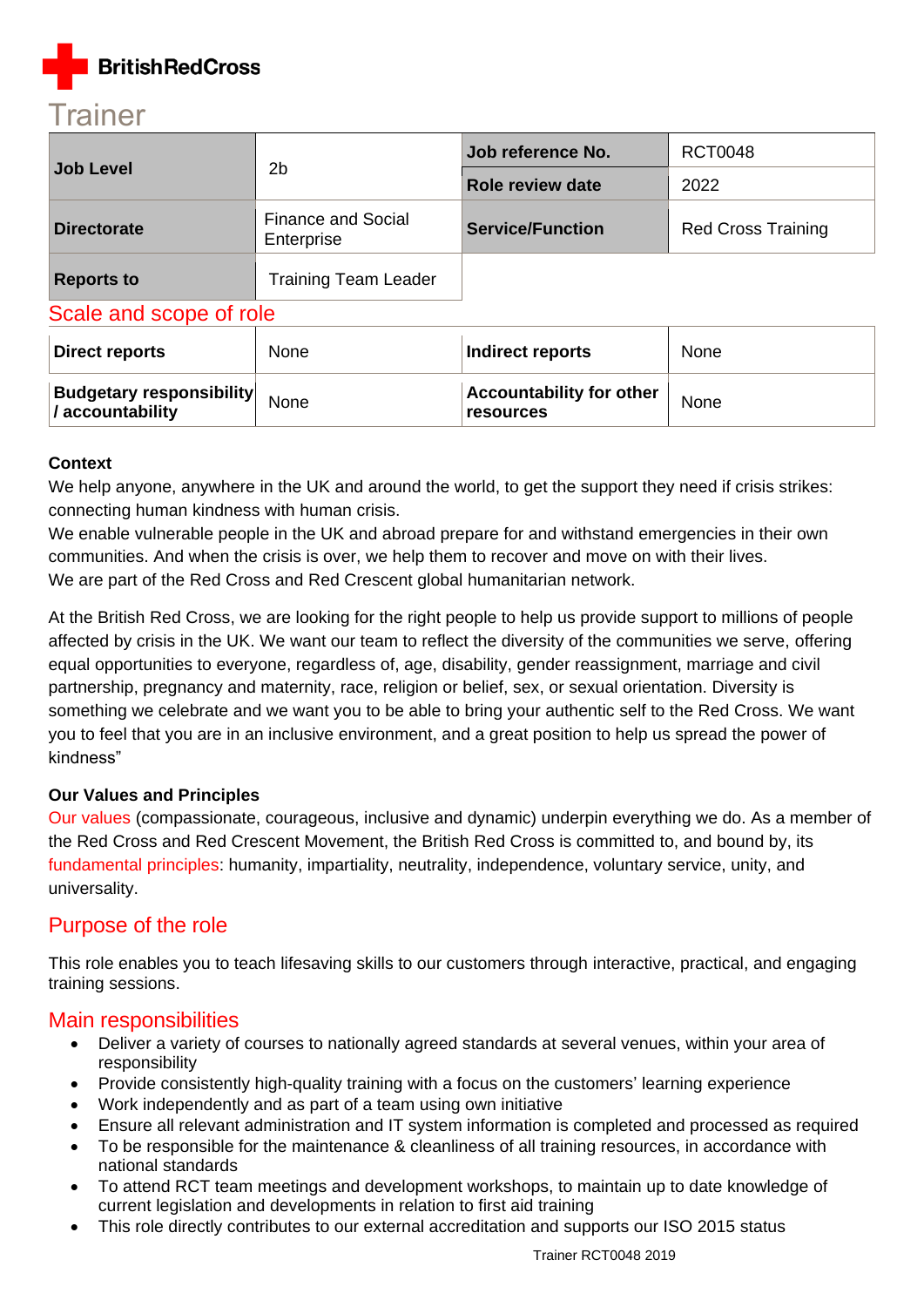### **Team Member:**

- Actively participates in all team meetings.
- Supports other team members.
- Work and behaves in accordance with all BRC policies and procedures.
- Upholds the fundamental principles of the Red Cross and acts with integrity, in accordance with the Society's values (inclusive, compassionate, courageous and dynamic).

# Pre- engagement checks

# Criminal Records

### **Type of criminal record checks required for this role**

|                  | England and Wales - Disclosure and Baring Service Check (DBS) |  |  |
|------------------|---------------------------------------------------------------|--|--|
|                  | > Enhanced - Child and Adult Workforce                        |  |  |
| Scotland         |                                                               |  |  |
|                  | > Protecting Vulnerable Groups (PVG) - Adult & Child          |  |  |
| Northern Ireland |                                                               |  |  |
|                  | > ACCESS NI - Enhanced Vulnerable Adults                      |  |  |
|                  | ACCESS_NI - Enhanced Vulnerable Adults and Children           |  |  |

## Drivers Checks

**>** Required: **Yes (baring Central London)**

## Person Specification

|                   |           | <b>Requirement</b>                                                                  |   | <b>Evidenced obtained</b><br>through<br><b>Shortlisting (S)</b><br>Interview (I) or<br><b>Assessment (A)</b> |  |  |
|-------------------|-----------|-------------------------------------------------------------------------------------|---|--------------------------------------------------------------------------------------------------------------|--|--|
|                   | Essential | Ability to use systems and IT to deliver training                                   |   |                                                                                                              |  |  |
| <b>Knowledge</b>  |           | Excellent communication skills                                                      | S |                                                                                                              |  |  |
| and Skills        |           | <b>Excellent Presentation skills</b>                                                |   |                                                                                                              |  |  |
|                   |           | Problem solving skills<br>٠                                                         |   |                                                                                                              |  |  |
|                   |           | Planning - self and time management skills<br>$\bullet$                             |   |                                                                                                              |  |  |
|                   |           | Provide excellent customer service and                                              | S |                                                                                                              |  |  |
|                   |           | interpersonal skills                                                                |   |                                                                                                              |  |  |
|                   | Desirable | Recognised Trainer or Teaching qualification                                        |   |                                                                                                              |  |  |
| <b>Experience</b> | Essential | To have a proven track record in providing excellent<br>customer service            |   |                                                                                                              |  |  |
|                   | Desirable | Experience of delivering training or presentations to<br>١o<br>mixed ability groups |   |                                                                                                              |  |  |
|                   |           | Experience of basic administration procedures                                       |   |                                                                                                              |  |  |
|                   |           | Lone working                                                                        |   |                                                                                                              |  |  |